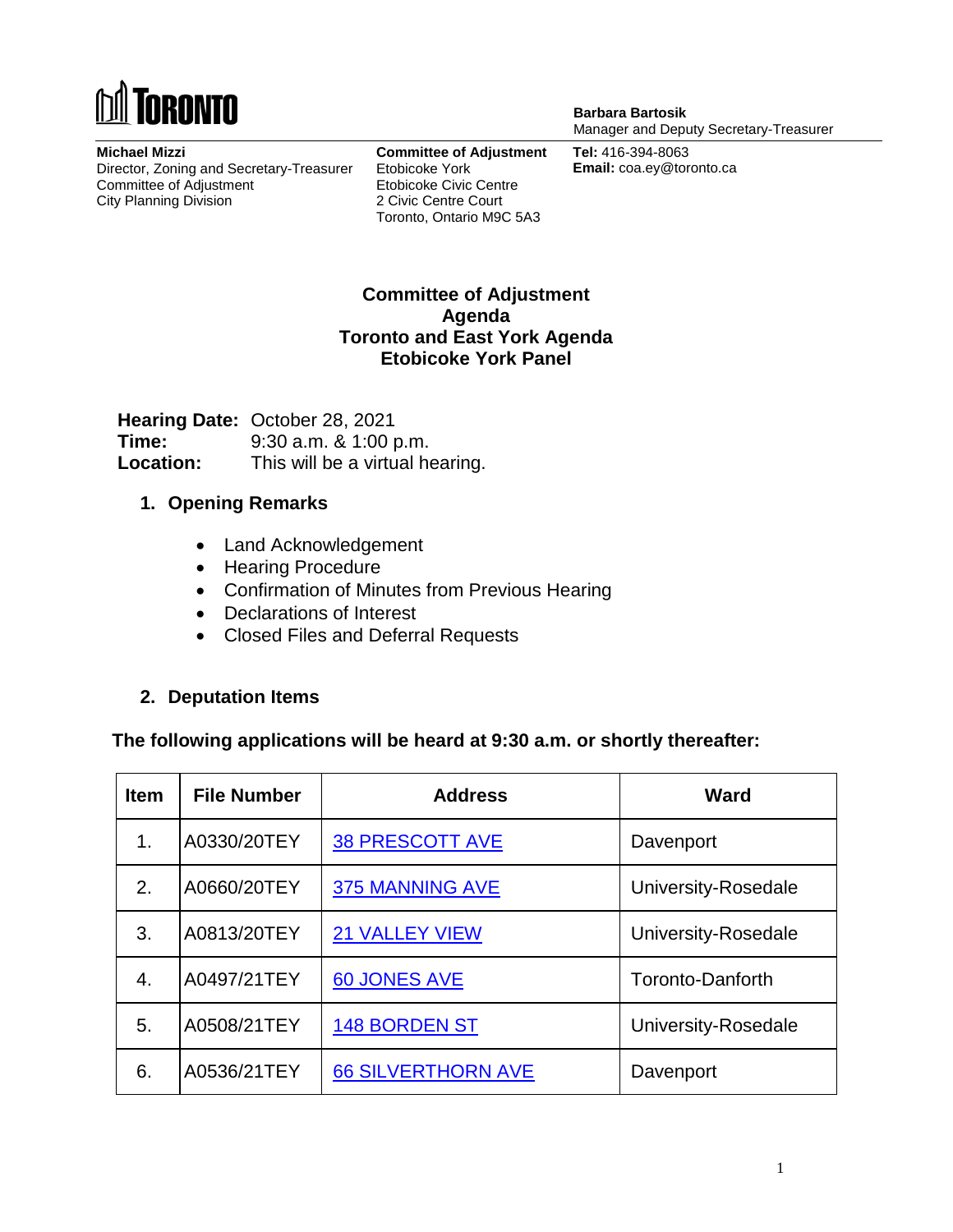| <b>Item</b> | <b>File Number</b> | <b>Address</b>            | <b>Ward</b>              |
|-------------|--------------------|---------------------------|--------------------------|
| 7A.         | A0544/21TEY        | 59 JONES AVE - PART 1     | Toronto-Danforth         |
| 7B.         | A0545/21TEY        | 59 JONES AVE - PART 2     | <b>Toronto-Danforth</b>  |
| 8.          | A0547/21TEY        | <b>61 DINGWALL AVE</b>    | Toronto-Danforth         |
| 9.          | A0550/21TEY        | <b>147 VIRGINIA AVE</b>   | <b>Beaches-East York</b> |
| 10.         | A0571/21TEY        | <b>12 INNISFREE CRT</b>   | Parkdale-High Park       |
| 11.         | A0605/21TEY        | <b>36 WILFRID AVE</b>     | Toronto-St. Paul's       |
| 12.         | A0665/21TEY        | <b>29 GRENADIER HTS</b>   | Parkdale-High Park       |
| 13.         | A0692/21TEY        | <b>5 ST HUBERT AVE</b>    | <b>Toronto-Danforth</b>  |
| 14.         | A0737/21TEY        | 59 BOWDEN ST              | <b>Toronto-Danforth</b>  |
| 15.         | A0747/21TEY        | <b>277 MARGUERETTA ST</b> | Davenport                |
| 16.         | A0766/21TEY        | <b>1611 DUNDAS ST W</b>   | Davenport                |
| 17.         | A0819/21TEY        | <b>87 MILKY WAY</b>       | Parkdale-High Park       |
| 18.         | A0831/21TEY        | <b>102 KENDAL AVE</b>     | University-Rosedale      |
| 19.         | A0840/21TEY        | <b>78 JACKMAN AVE</b>     | <b>Toronto-Danforth</b>  |

## **The following applications will be heard at 1:00 p.m. or shortly thereafter:**

| <b>Item</b> | <b>File Number</b> | <b>Address</b>          | Ward                     |
|-------------|--------------------|-------------------------|--------------------------|
| 20.         | A0841/21TEY        | <b>2 GLEN GORDON RD</b> | Parkdale-High Park       |
| 21.         | A0843/21TEY        | <b>48 RHYL AVE</b>      | <b>Beaches-East York</b> |
| 22.         | A0859/21TEY        | 89-109 NIAGARA ST       | Spadina-Fort York        |
| 23.         | A0869/21TEY        | <b>68 BERTMOUNT AVE</b> | Toronto-Danforth         |